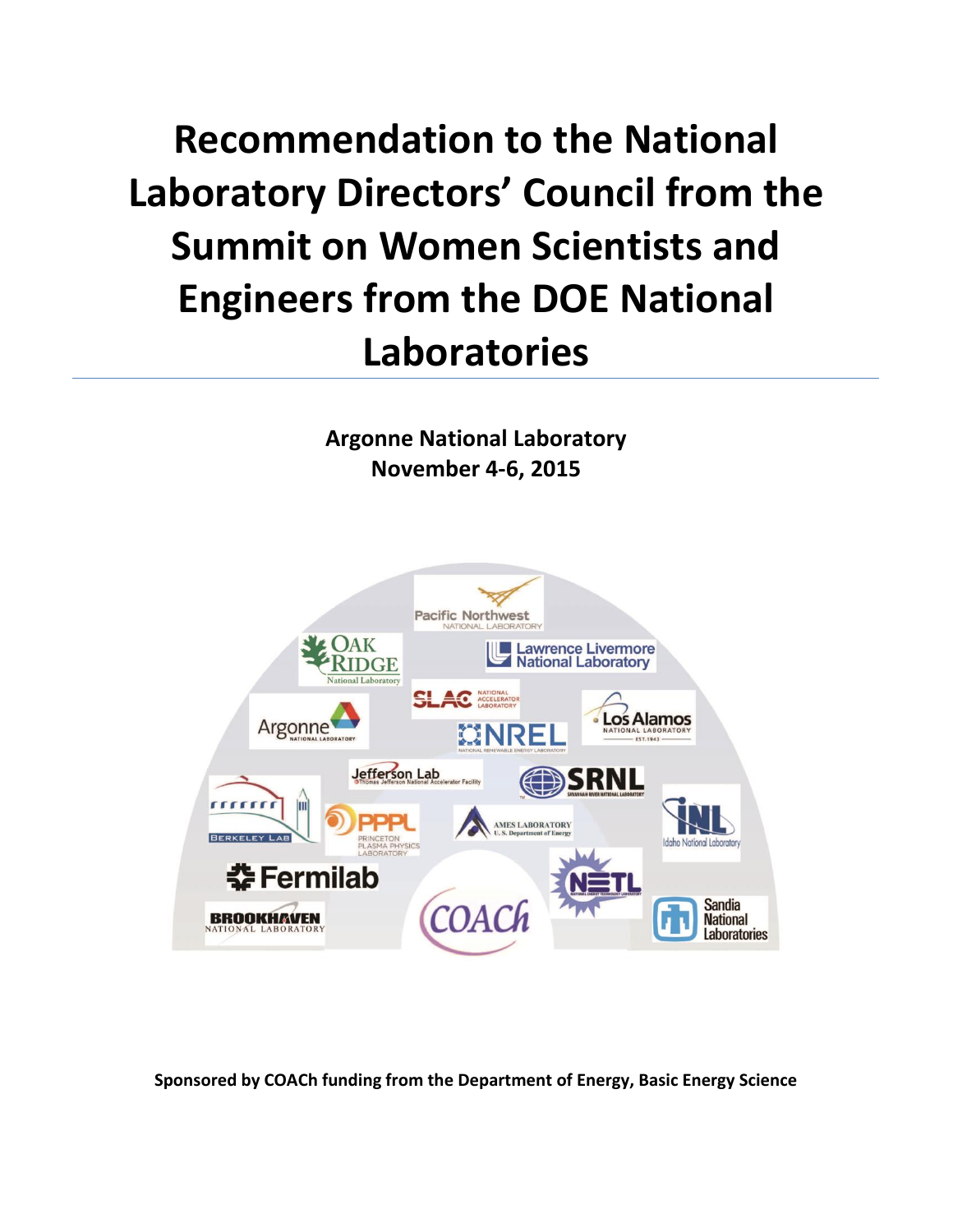## Recommendation to the National Laboratory Directors' Council from the *Summit on Women Scientists and Engineers from the DOE National Laboratories* November 4-6, 2015 at Argonne National Laboratory

Organized by Prof. Geraldine Richmond, University of Oregon and Director of the COACh program [\(http://coach.uoregon.edu\)](http://coach.uoregon.edu/) with financial support from the Department of Energy, Basic Energy Sciences Participants: Women research scientists and engineers from 15 of the 17 DOE National Laboratories

We applaud the renewed commitment of Secretary Moniz and the National Laboratory Directors' Council (NLDC) to increasing the diversity of the workforce in the Department of Energy (DOE) National Laboratories and share the vision that these efforts are necessary to assure that our DOE laboratories are at the forefront of our nation's innovation, discovery, and science and engineering stewardship. We also support the NLDC recommendations on this topic that were developed at the September 1-2, 2015 workshop held at Lawrence Livermore National Laboratory and offer the following recommendations for this important effort.

## **Recommendations**

1. Commit to a series of sustainable action items and initiatives designed with metrics that can be monitored, tracked, and reported within the NLDC. Members of the NLDC should be expected to hold each other accountable and to extend this accountability to all levels of their organizations.

Management Metrics: Determine metrics for evaluating the quality of the diversity and inclusion plans and programs of each laboratory. Monitor the progress of each laboratory against these metrics and report results on a regular basis. Evaluate the success and impact of new initiatives and action items against these metrics where applicable. Take advantage of regular programmatic external review processes to evaluate success and impact.

Public Metrics: Provide demographic data of the workforce at each laboratory using a consistent classification of the technical workforce with the recognition that this classification may have some variation for laboratories with different missions. We challenge the laboratories to provide this information on their websites as Berkeley and Argonne have done to help demonstrate their commitment to diversity as a laboratory priority.

2. Each laboratory should conduct a review of procedures and practices for hiring personnel including efforts to increase the diversity of the pool of applicants for all leadership, staff, and postdoctoral positions.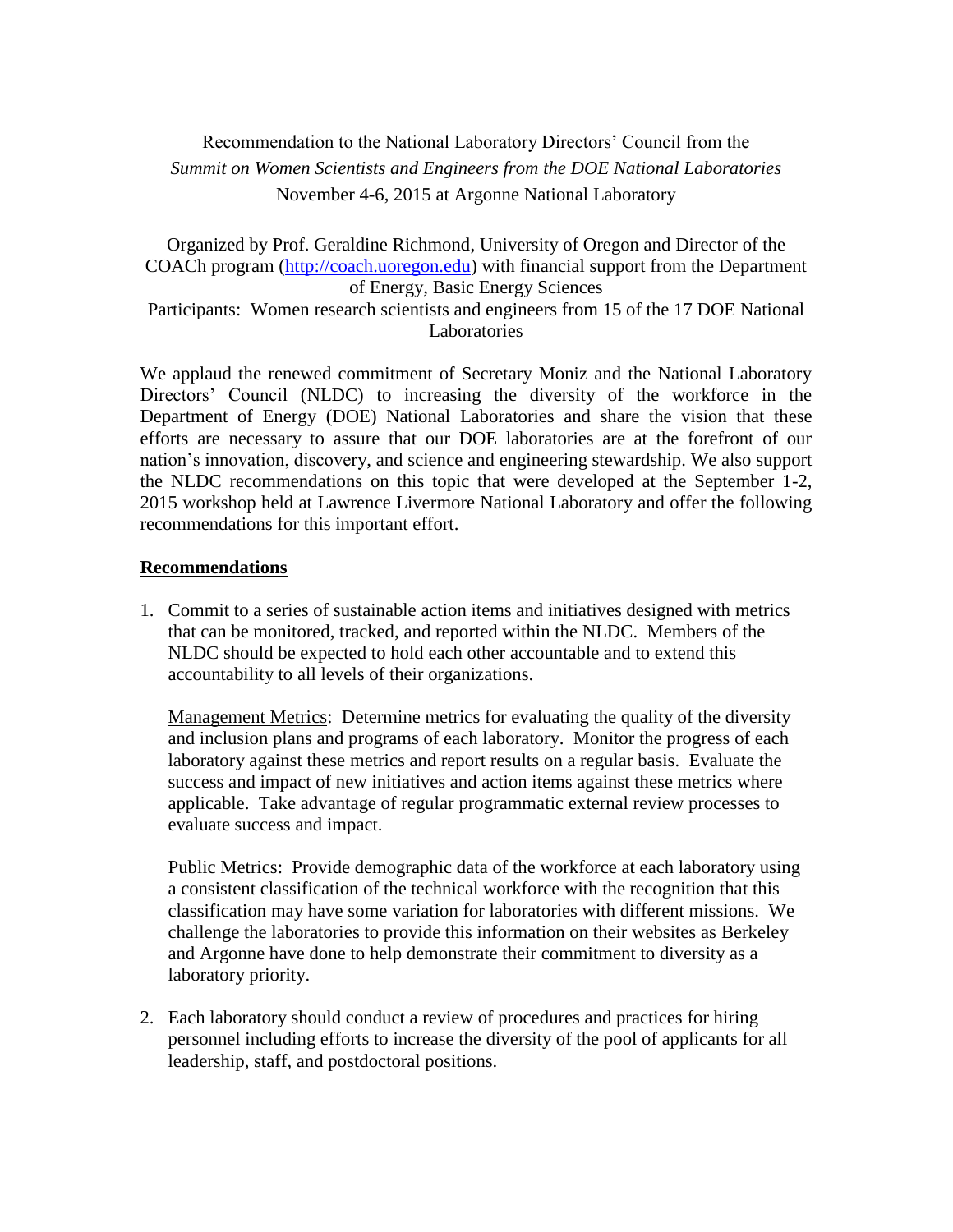- Take action to address inadequacies and areas of needed improvement found from this review process and monitor progress.
- Work to ensure that these processes and procedures for hiring and promotion are transparent to all employees and potential employees.
- Encourage regular discussions among managers to assure consistency in recruitment, hiring, and promotion processes.
- 3. The personnel evaluation process needs to be highly functional, fair and consistent across the laboratory and with procedures and processes readily clarified and accessible to all employees.
	- Conduct a review and develop procedures to address any inadequacies found in the personnel evaluation process with attention paid to assuring consistency in annual personnel evaluations, setting of expectations and promotions. Use best practices in the evaluation process that can include the use of cross-organizational promotion committees.
	- Ensure clarity and accessibility of information to employees on procedures and policies for annual appraisals and promotion evaluations, on available career mentoring, support systems, possible career path trajectories and career options both within the individual laboratories as well as across the DOE complex; be certain to include new and potential hires in this explanation. Succession planning also needs to be inclusive and processes should be clear.
	- Collect employee survey data to identify workplace barriers to inclusion that are slowing the science and engineering workforce from achieving their full potential in innovation, discovery, and career advancement. Such surveys would be best administered by an independent group or agency. Develop plans and programs to reduce these barriers and monitor progress to identify the more successful efforts.
	- Encourage regular discussions among managers to assure consistency in evaluation and promotion processes across the laboratory. Provide leadership training of new managers in the expected procedures and policies for evaluation and promotion. Arrange for mentoring for all new managers and offer mentor programs for all staff.
- 4. A culture of respect and professional behavior must be the hallmark of all of the laboratories to ensure that every member of the workforce can be as productive as possible.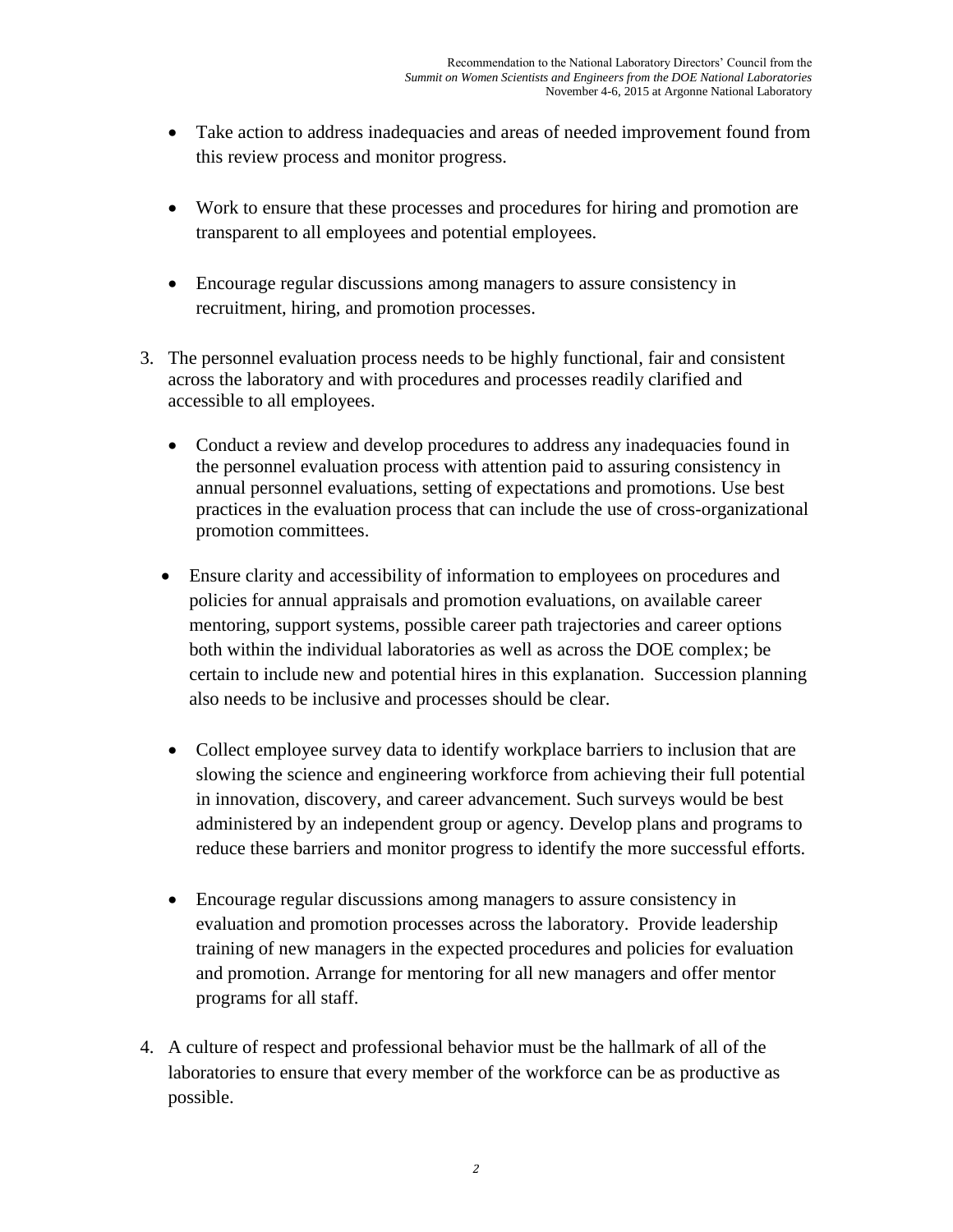- All levels of leadership and management must articulate the expectation of professional behavior and communication in the workplace and its importance in creating and sustaining a strong and creative work environment.
- Develop channels of communication (e.g. safe zone and/or ombudsman) that allow confidential discussions of inappropriate actions, verbal or written language, and assists in establishing processes to eliminate such behavior. The ombudsman must not be in a managerial position and should be widely known as the contact person for such confidential processes.
- Encourage leaders to get feedback (e.g., 360 evaluations and similar mechanisms) from those whom they supervise.
- Use exit interviews as a tool to understand issues around workplace culture and ways to improve retention.
- Lead and be a continuous force in the effort to reduce the implicit biases across the laboratories in evaluation, hiring, leadership appointments, awards and recognition, workplace dialogue and promotions; recognize and articulate the importance of these issues in achieving the highest level of productivity in the laboratory.
- Develop strategies and programs to make the workforce aware of the importance of having discussions that are inclusive of the opinions of all participants and not dominated by a few of the more opinionated or outspoken colleagues.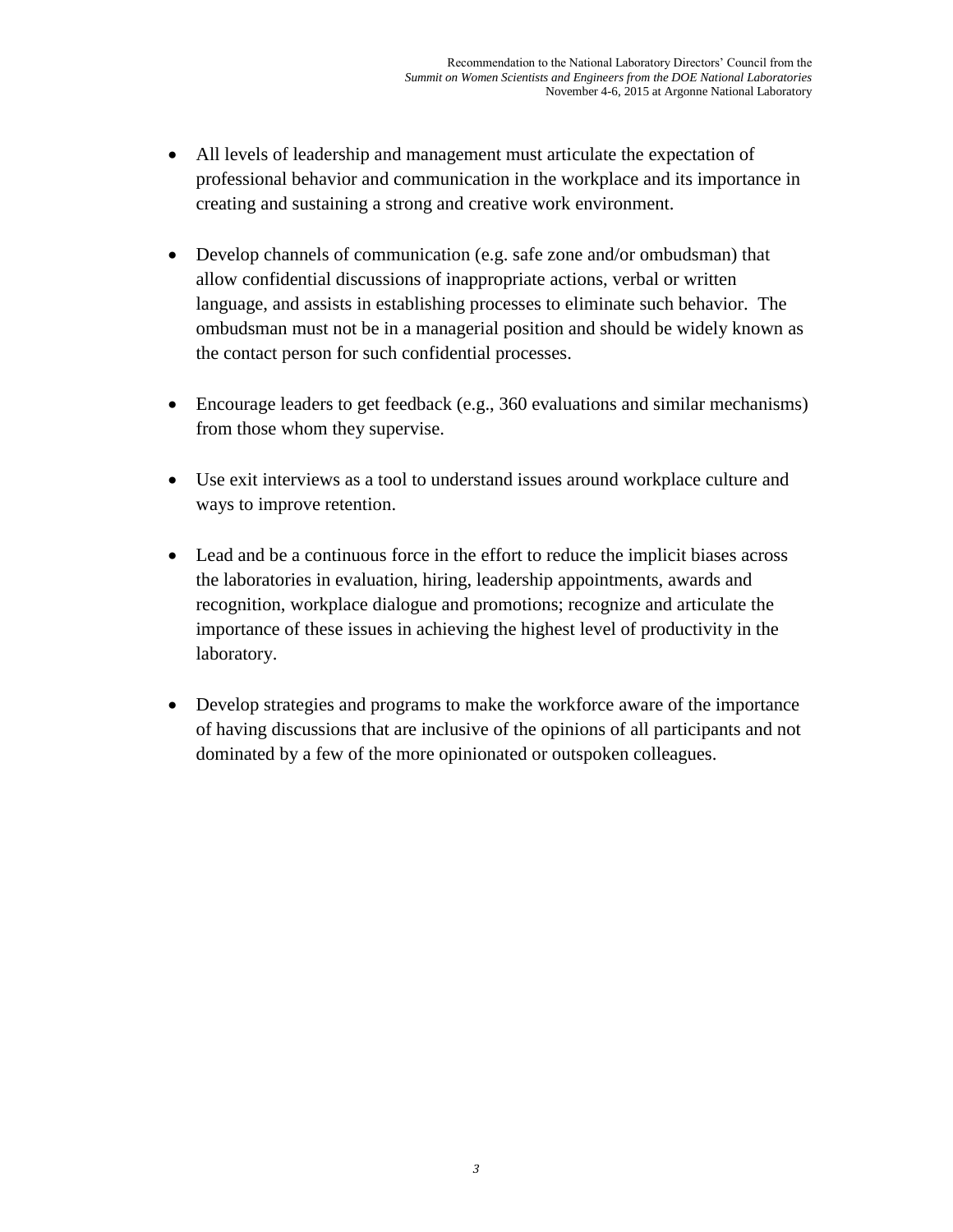## **List of Summit Attendees**

| <b>NAME</b>                  | <b>AFFILIATION</b>                                   | <b>TITLE</b>                                                                          | <b>EMAIL</b>            |
|------------------------------|------------------------------------------------------|---------------------------------------------------------------------------------------|-------------------------|
| <b>Christine Ader</b>        | Fermi National<br>Accelerator<br>Laboratory          | <b>Mechanical Engineer</b>                                                            | cader@fnal.gov          |
| <b>Deb Agarwal</b>           | Fermi National<br>Accelerator<br>Laboratory          | Data Science and<br><b>Technology Department</b><br>Head                              | daagarwal@lbl.gov       |
| Michelle V. Buchanan         | Oak Ridge National<br>Laboratory                     | <b>Associate Laboratory</b><br>Director for Physical<br>Sciences                      | buchananmv@ornl.gov     |
| <b>Kimberly S. Budil</b>     | University of<br>California                          | <b>Vice President for National</b><br>Laboratories                                    | kimberly.budil@ucop.edu |
| <b>Carol J. Burns</b>        | Los Alamos National<br>Laboratory                    | Deputy Principal Associate<br>Director for Science,<br>Technology, and<br>Engineering | cjb@lanl.gov            |
| <b>Maria Curry-Nkansah</b>   | <b>Argonne National</b><br>Laboratory                | COO for the Physical<br>Science and Engineering<br>Directorate                        | mcurry-nkansah@anl.gov  |
| <b>Elaine DiMasi</b>         | <b>Brookhaven National</b><br>Laboratory             | <b>Staff Scientist</b>                                                                | dimasi@bnl.gov          |
| <b>Lisa Durham</b>           | <b>Argonne National</b><br>Laboratory                | Director of the Leadership<br>Institute, Principal<br><b>Environmental Engineer</b>   | ladurham@anl.gov        |
| Patricia K. Falcone          | Lawrence Livermore<br>National Laboratory            | Deputy Director for Science<br>and Technology                                         | falcone2@llnl.gov       |
| Maria L. Ghirardi            | National Renewable<br><b>Energy Laboratory</b>       | <b>Research Associate</b><br>Professor - Colorado<br><b>School of Mines</b>           | maria.ghirardi@nrel.gov |
| <b>Kawtar Hafidi</b>         | <b>Argonne National</b><br>Laboratory                | <b>Associate Chief Scientist</b>                                                      | kawtar@anl.gov          |
| Mary Y. Hockaday             | <b>Los Alamos National</b><br>Laboratory             | Associate Director for<br><b>Experimental Physical</b><br>Sciences                    | mhockaday@lanl.gov      |
| <b>Kirsten Laurin-Kovitz</b> | <b>Argonne National</b><br>Laboratory                | <b>Interim WIST Program</b><br>Initiator                                              | kirsten@anl.gov         |
| <b>Katherine Lewis</b>       | Lawrence Livermore<br>National Laboratory            | Division Leader                                                                       | lewis66@llnl.gov        |
| <b>Mary S. Lipton</b>        | <b>Pacific Northwest</b><br>National Laboratory      | <b>Senior Staff Scientist</b>                                                         | mary.lipton@pnnl.gov    |
| <b>Allison Lung</b>          | Thomas Jefferson<br>National Accelerator<br>Facility | <b>Assistant Director</b>                                                             | lung@jlab.org           |
| Surya Mallapragada           | Ames Laboratory                                      | Senior Scientist, Professor                                                           | suryakm@iastate.edu     |
| Patricia McBride             | Fermi National<br>Accelerator<br>Laboratory          | Senior Scientist                                                                      | mcbride@fnal.gov        |